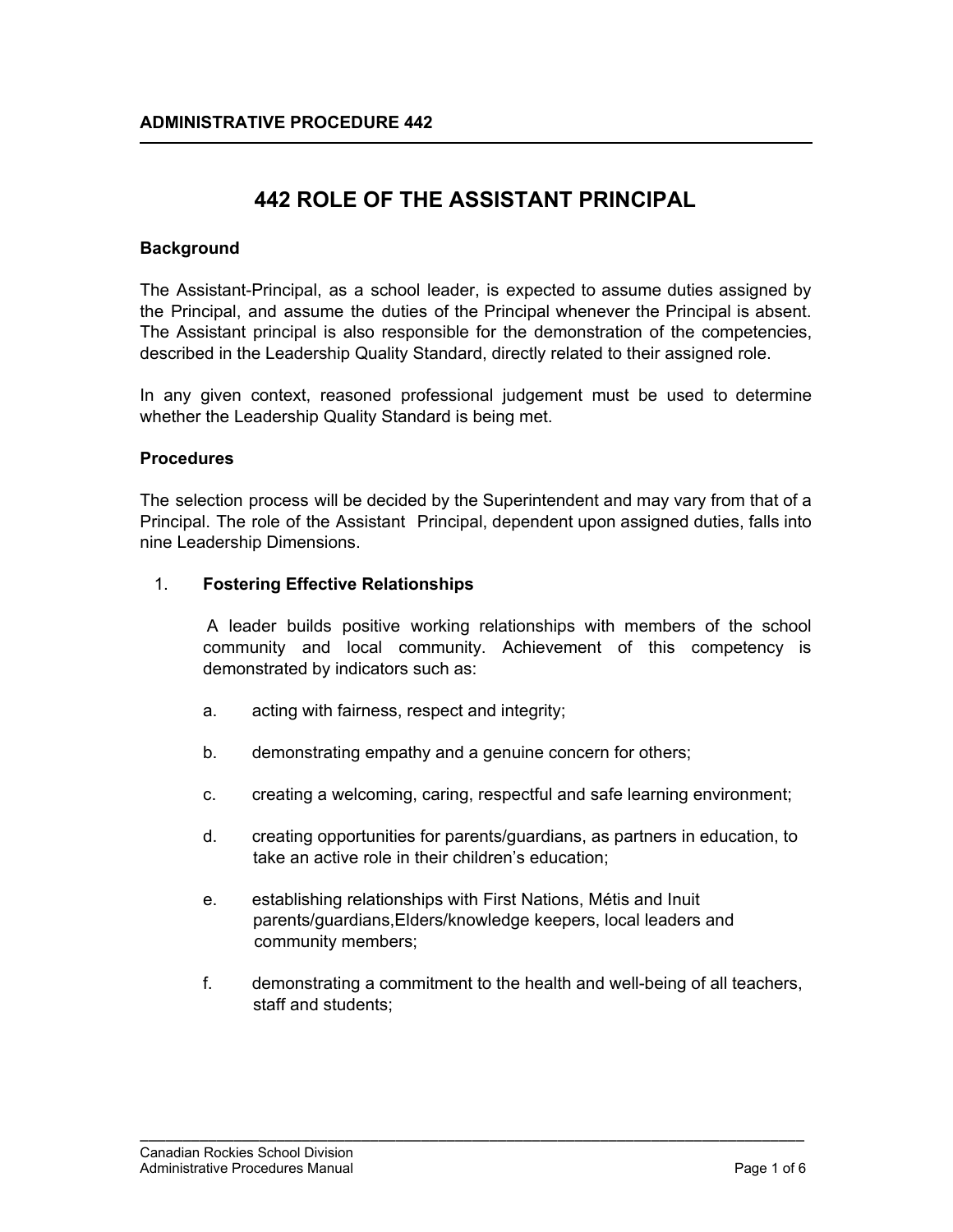### 2. **Modelling Commitment to Professional Learning**

A leader engages in career-long professional learning and ongoing critical reflection to identify opportunities for improving leadership, teaching, and learning. Achievement of this competency is demonstrated by indicators such as:

- a. engaging with others such as teachers, principals and other leaders to build personal and collective professional capacities and expertise;
- b. actively seeking out feedback and information from a variety of sources to enhance leadership practice;
- c. seeking, critically reviewing and applying educational research to inform effective practice;
- d. engaging members of the school community to build a shared understanding of current trends and priorities in the Education system.

### 3. **Embodying Visionary Leadership**

A leader collaborates with the school community to create and implement a shared vision for student success, engagement, learning and well-being. Achievement of this competency is demonstrated by indicators such as:

- a. communicating a philosophy of education that is student-centred and based on sound principles of effective teaching and leadership;
- b. recognizing the school community's values and aspirations and demonstrating an appreciation for diversity;
- c. collaborating with other leaders and superintendents to address challenges and priorities;
- d. supporting school community members, including school councils, in fulfilling their roles and responsibilities;
- e. promoting innovation, enabling positive change, and fostering commitment to continuous improvement; and
- f. accessing, sharing and using a range of data to determine progress towards achieving goals.

### **4. Leading a Learning Community**

A leader nurtures and sustains a culture that supports evidence-informed teaching and learning. Achievement of this competency is demonstrated by indicators such as: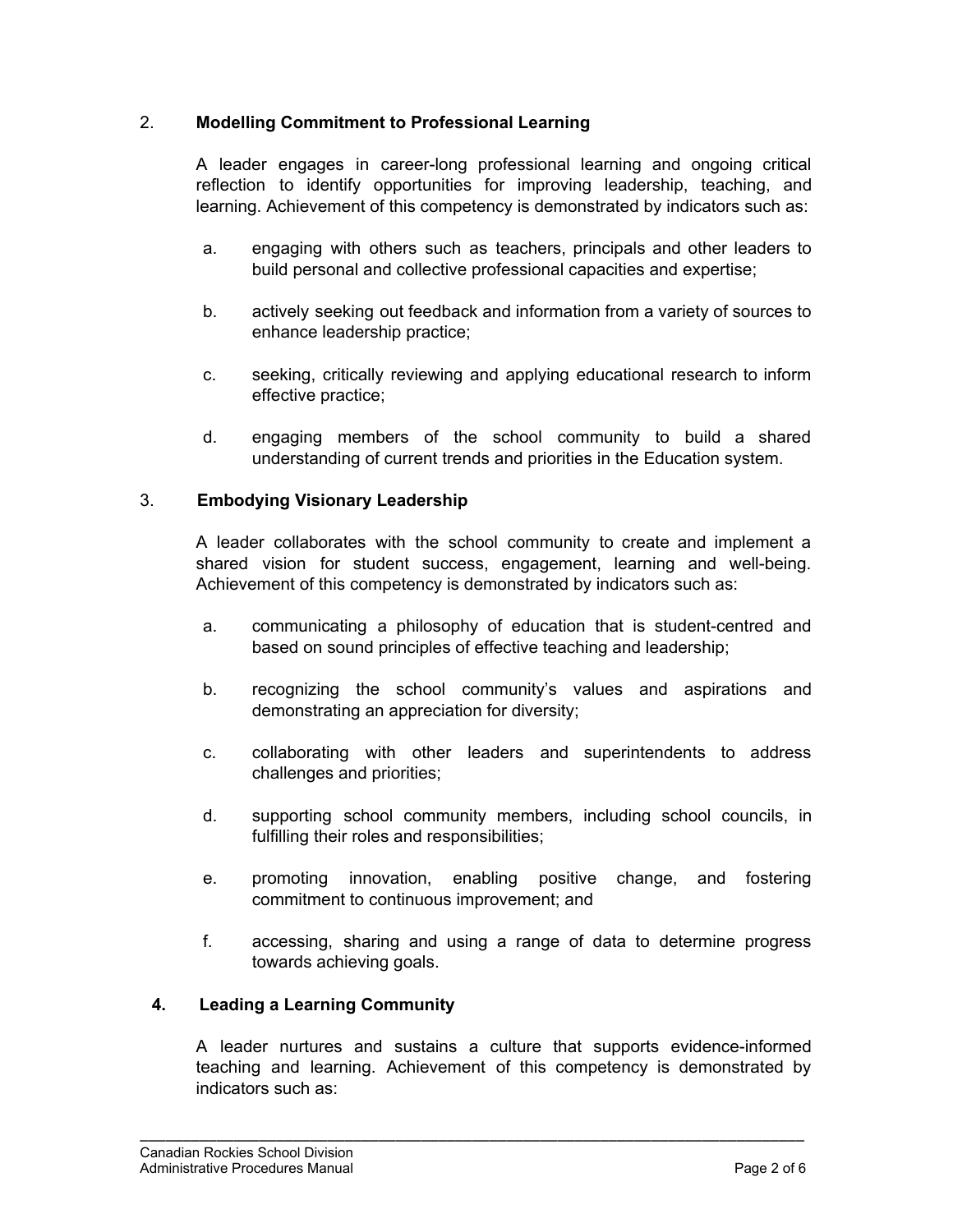- a. fostering in the school community equality and respect with regard to rights as provided for in the Alberta Human Rights Act and the Canadian Charter of Rights and Freedoms;
- b. creating an inclusive learning environment in which diversity is embraced, a sense of belonging is emphasized, and all students and staff are welcomed, cared for, respected, and safe;
- c. developing a shared responsibility for the success of all students;
- d. cultivating a culture of high expectations for all students and staff;
- e. creating meaningful, collaborative learning opportunities for teachers and support staff;
- f. establishing opportunities and expectations for the positive involvement of parents/guardians in supporting student learning;
- g. creating an environment for the safe and ethical use of technology;
- h. collaborating with community service agencies to provide wrap-around supports for all students who may require them, including those with mental health needs; and
- i. recognizing student and staff accomplishments.

# **5. Supporting the Application of Foundational Knowledge about First Nations, Métis and Inuit**

A leader supports the school community in acquiring and applying foundational knowledge about First Nations, Métis and Inuit for the benefit of all students. Achievement of this competency is demonstrated by indicators such as:

- a. understanding the historical, social, economic, and political implications of:
	- i. treaties and agreements with First Nations;
	- ii. legislation and agreements negotiated with Métis; and
	- iii. residential schools and their legacy;
- b. aligning resources and building the capacity of the school community to support First Nations, Métis and Inuit student achievement;
- c. enabling all school staff and students to gain a knowledge and understanding of, and respect for, the histories, cultures, languages, contributions, perspectives, experiences and contemporary contexts of First Nations, Métis and Inuit; and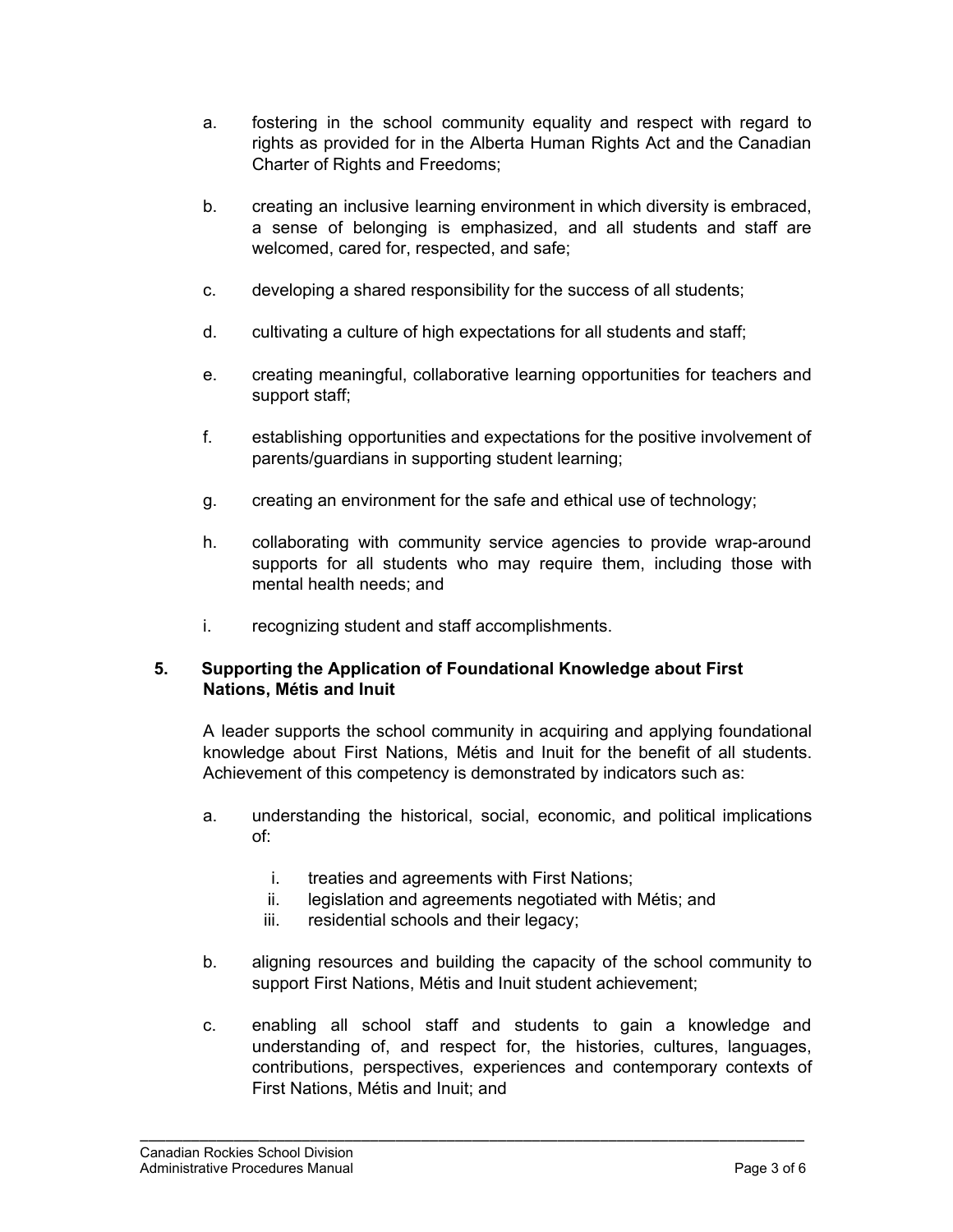d. pursuing opportunities and engaging in practices to facilitate reconciliation within the school community.

# **6. Providing Instructional Leadership**

A leader ensures that every student has access to quality teaching and optimum learning experiences. Achievement of this competency is demonstrated by indicators such as:

- a. building the capacity of teachers to respond to the learning needs of all students;
- b. implementing professional growth, supervision and evaluation processes to ensure that all teachers meet the Teaching Quality Standard;
- c. ensuring that student instruction addresses learning outcomes outlined in programs of study;
- d. facilitating mentorship and induction supports for teachers and principals, as required;
- e. demonstrating a strong understanding of effective pedagogy and curriculum;
- f. facilitating the use of a variety of technologies to support learning for all students;
- g. ensuring that student assessment and evaluation practices are fair, appropriate, and evidence-informed;
- h. interpreting a wide range of data to inform school practice and enable success for all students; and
- i. facilitating access to resources, agencies and experts within and outside the school community to enhance student learning and development

# 7. **Developing Leadership Capacity**

A leader provides opportunities for members of the school community to develop leadership capacity and to support others in fulfilling their educational roles. Achievement of this competency is demonstrated by indicators such as:

- a. demonstrating consultative and collaborative decision-making that is informed by open dialogue and multiple perspectives;
- b. identifying, mentoring and empowering teachers in educational leadership roles;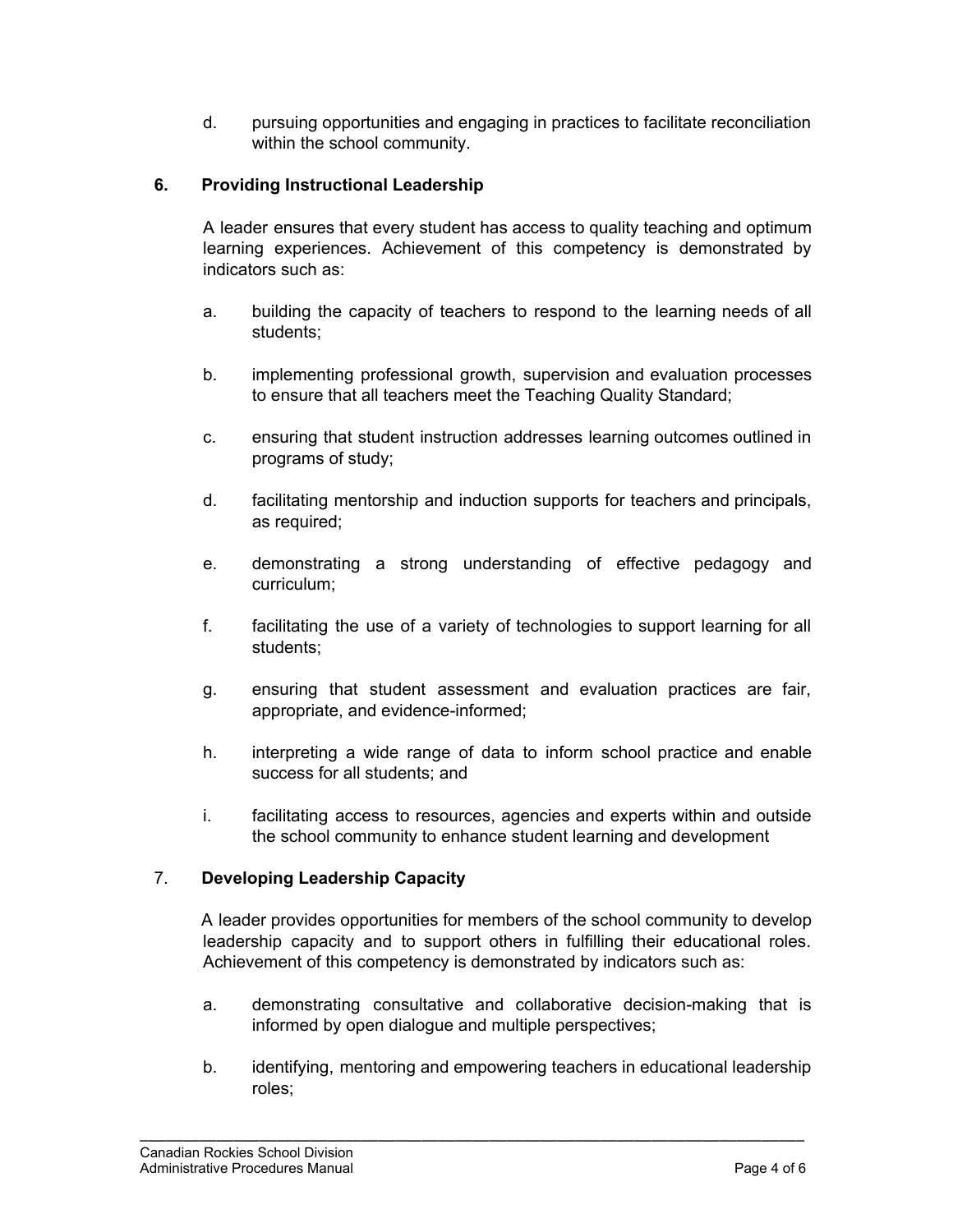- c. promoting the engagement of parents in school council(s) and facilitating the constructive involvement of school council(s) in school life;
- d. creating opportunities for students to participate in leadership activities and to exercise their voice in school leadership and decision making; and
- e. promoting team building and shared leadership among members of the school community

# **8. Managing School Operations and Resources**

A leader effectively directs operations and manages resources. Achievement of this competency is demonstrated by indicators such as:

- a. identifying and planning for areas of need;
- b. applying principles of effective teaching and learning, child development, and ethical leadership to all decisions;
- c. aligning practices, procedures, policies, decisions, and resources with school and school authority visions, goals and priorities;
- d. following through on decisions made by allocating resources (human, physical, technological and financial) to provide the learning environments and supports needed to enable and/or improve learning for all students;
- e. facilitating access to appropriate technology and digital learning environments; and
- f. ensuring operations align with provincial legislation, regulations and policies, and the policies and processes of the school authority.

# **9. Understanding and Responding to the Larger Societal Context**

A leader understands and appropriately responds to the political, social, economic, legal and cultural contexts impacting schools and the school authority. Achievement of this competency is demonstrated by indicators such as:

- a. supporting the school community in understanding the legal frameworks and policies that provide the foundations for the Alberta education system;
- b. representing the needs of students at the community, school authority and provincial levels;
- c. engaging local community partners to understand local contexts;